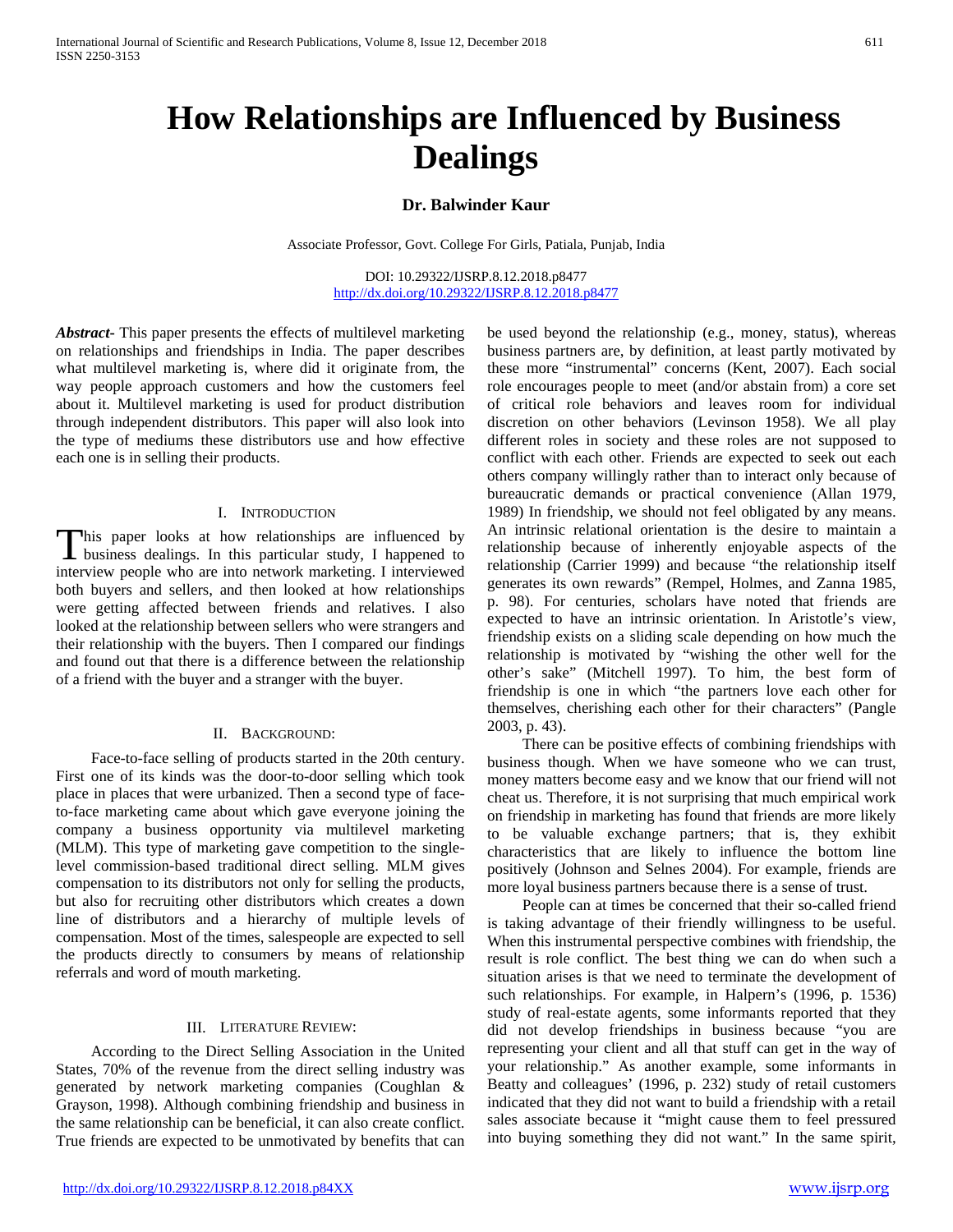Heide and Wathne (2006) predict that people faced with role conflict often either switch roles or resist the new role rather than operate with conflicting demands.

# Method:

 For this research paper, five qualitative interviews were conducted which were thirty minutes each. There was a mix of close and open ended questions. Questions can be found at the end of the paper. Sellers and buyers in a multi-level marketing company called Herbal Life interviewed. The company has been running for over 25 years. These were structured interviews consisting of a series of predetermined questions that all interviewees answered in the same order. This helped me to compare and contrast different answers given to the same questions.

 Friendship is the independent variable here. I am doing this research from a sociologist's perspective and hence focusing on relationships/ friendships. Therefore, these interviews focused on two types of network marketing relationships: relationships between respondents and their relatives/close friends and relationships between respondents and sellers who are strangers. The hypotheses for this study is that relationships are affected positively when business comes into the equation.

# IV. RESULTS:

 After conducting the interviews, I found that people who were selling the products loved their jobs because they were meeting new people everyday. Relationships did matter in this kind of marketing. There was a big difference between buying products from a friend or family member and a stranger. As one person said that, "I think that the relationship does matter because if it is a random person asking me to buy products, I either never open the door, or I send my child and he says that my mother is not home. That way they leave without me having to face them." On the other hand, when a friend or relative goes to someone's house, they are offered tea and then they have conversations about the products. It was a more relaxed conversation. These kinds of relationships were being exploited though. Buyers feel like they are being pressured to buy something they do not want or need. In one of the interviews, a lady said that she had to buy \$200 worth of beauty products from a distant relative because they told her that she will be making a lot of money once she joins the company. The relative showed her pictures of members of the company who had lavish cars and influenced her that way. Five years later, the lady had not used a single product and was not able to influence anyone to join the company. Hence she feels like she lost money. On top of everything, she never saw her relative again. They exploited their relationship. So here I can see that the relationship between the buyer and seller does matter. If it is a stranger, he is treated differently but relatives and friends are welcomed as no one wants to offend them. In return, these friends and relatives are taking advantage of their relationships by encouraging them to join their network market. They are making money off of their existing relationship but in the long run are losing their close relatives.

 I also learned that people get competitive when they are in a network marketing company. In another interview, the owner of the Herbal products company said that he has hundreds of people working for him and a lot of them are his friends or relatives. He said that a lot of his close ones have betrayed him in the business. People join his company, come close to him, get to know about all the knicks and knacks and after a couple of years start their own companies. Hence he is competing with his relatives who are running the same business in the same city. He also said that he has had relatives who were selling products but were not giving back his share. After a couple months, those relatives left the company without giving him any money.

 All the experiences were not bad though. One lady said, "When people ask me to buy something, my answer is usually a big 'no', but when the seller of this product told me that he had tried it first and that he had a great experience , it persuaded me to buy this product. I decided that I would try this product for 1 month at least and then come to a conclusion, whether to use it or not. My main questions were that if I'd get allergies from this as I'm prone to skin allergies, if I will get great results in less time' and if it would make me feel more confident about myself and appearance. So, I gave it a shot, and my results were way more than my expectations. I did not get any issues with my skin. I decided that I would talk to the manufacturer of this product and join their company. I clicked the before & after pics of my hair so that I could show them that I had tested their product on my own and that was the reason that brought me to them." However, only one person out of five had a positive experience. The conclusion would be that when a stranger approaches a buyer, they are not ready to listen to him. People have a hard time trusting sellers they do not know and hence do not entertain them. On the other hand, buyers invite their relatives and close friends who are sellers but then feel obliged to buy those products. Once they buy the products, they never hear back from their relatives and friends because they just come to them with the motive of making money.

 In another interview, a woman shared her experience with a seller who was a stranger. She said that one time, two men came to her doorstep and offered to clean her jewelry. They asked for very little money and she thought why not? She went ahead and gave a gold bracelet to the men. They started washing it and once they were done, her bracelet did not look the same. After a couple of second she realized that they had taken the gold off of the bracelet. Then she called the cops and they were able to get her gold back. It was a network marketing scandal where the gold was shared with the company and the dealers got to keep some of it. I am seeing exploitation even in this kind of business dealing where the seller is a stranger.

## V. CONCLUSION:

 My hypothesis was that relationships are affected positively when business comes into the equation. After studying all the interviews, I conclude that I reject the null hypothesis because relationships are getting affecting negatively in business dealings. This research found that there is exploitation of relationships in business dealings and I happen to look at network marketing in this particular project. Network marketing is negatively impacting friendships and relationships because the main motive of people is only to make money. They do not care about their relationships as much and money is more important to them. Secondly, buyers who are family or friends are feeling